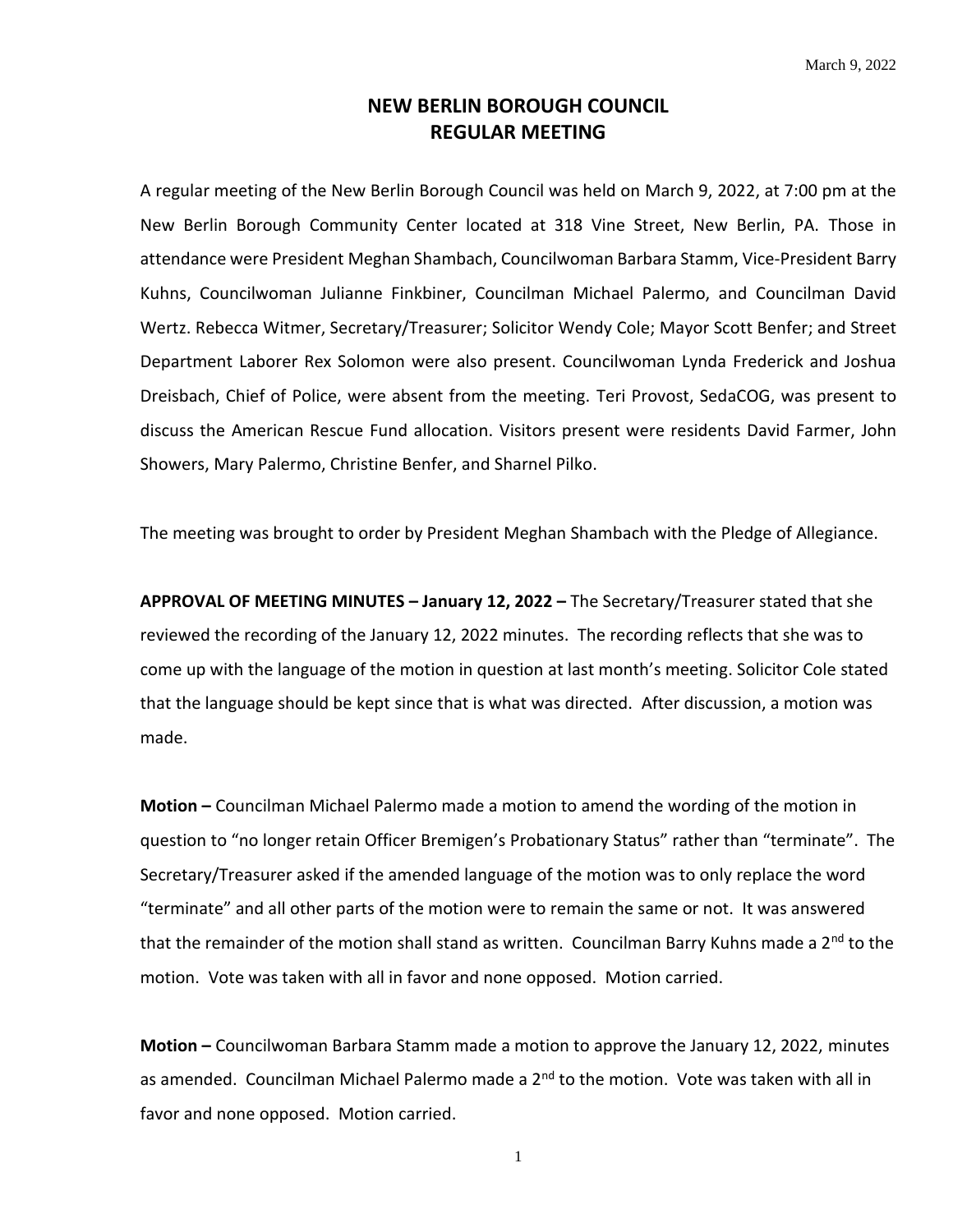**February 9, 2022, Minutes** – Vice-President Barry Kuhns made a motion to approve the February 9, 2022, minutes. Councilman David Wertz made a  $2^{nd}$  to the motion. Vote was taken with all in favor and none opposed. Motion carried.

**VISITOR BUSINESS – Teri Provost – Seda-COG – American Rescue Funds -** Teri Provost introduced herself and gave her credentials for those who didn't know her. She explained that the Borough's total allotment of American Rescue Funds is \$86,456.76. The Borough is required to operate under the US Treasury's Final Rule which allows standard allowance of the funds. Standard allowance permits New Berlin to utilize the funds for anything considered general government service with a few exceptions. The Secretary/Treasurer and Teri Provost will work closely with one another to complete the required reports to the US Treasury, the first of which is due April  $31^{st}$ .

Ms. Provost asked council to make some considerations. The first consideration and recommendation is to allocate \$74,456.76 of the funds to the standard allowance of revenue loss. That recommendation will give the Borough latitude to utilize that part of the allocation toward general government services. The second recommendation is to, as also recommended by the Borough Finance Committee, allocate \$12,000.00 to a premium pay allocation and develop a premium pay program. The Borough had essential workers who worked with in-person contact during the pandemic. That recommendation will compensate certain essential workers who had face-to-face interactions during the pandemic.

A draft premium pay policy was disbursed to council. The policy was explained to council stating that it included the US Treasury's regulations provided by the Final Rule including but not limited to the face-to-face interaction requirement, essential work performance, disqualification if an employee makes more than 150% of Pennsylvania's mean annual wage, and the definition of employees that qualify under the US Treasury's defined critical infrastructures as outlined in the final rule. Also explained were the Borough's regulations as per the policy, including but not limited to the number of hours employees must have worked during the timeframe outlined by the US Treasury in the Final Rule and that an employee must be a current employee of the Borough.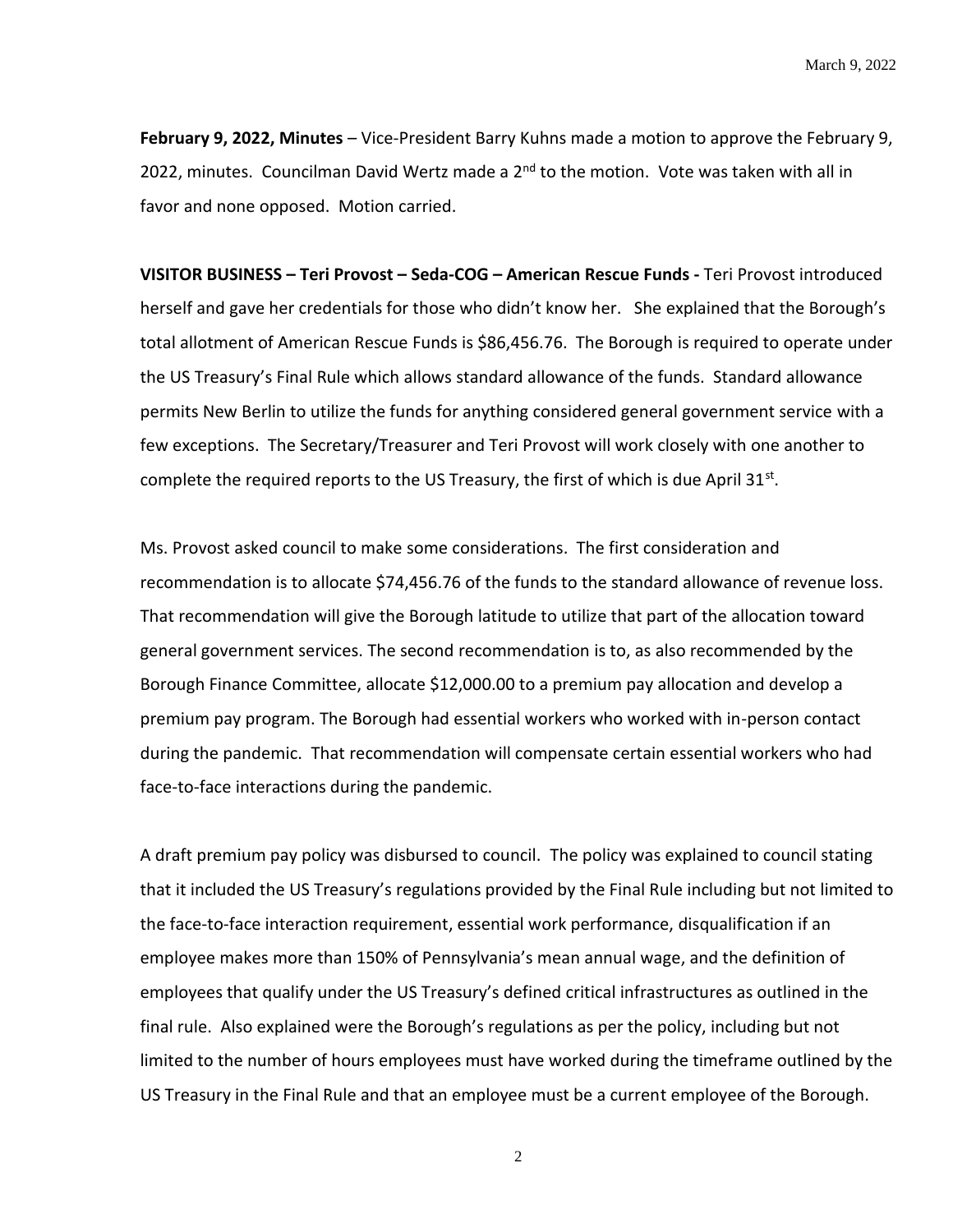A checklist verifying premium pay eligibility will be completed by the Secretary/Treasurer and double checked by SedaCOG to ensure accuracy to safeguard the Borough and Secretary/Treasurer during the audit.

If council agrees with the recommendations, a Resolution will also need to be passed allocating \$74,456.76 in American Rescue Plan Act funds to the standard allowance of revenue loss to spend on government services during the period of performance and also allocating \$12,000.00 towards a premium pay program for eligible Borough employees as consistent with the regulations provided by the Final Rule and the Borough's ARPA premium pay policy and procedures.

**Motion – Premium Pay Policy Adoption –** Councilwoman Julianne Finkbiner made a motion to adopt the Premium Pay Policy as recommended. Vice-President Barry Kuhns made a 2<sup>nd</sup> to the motion. Vote was taken with all in favor and none opposed. Motion carried.

**Motion – Resolution 2022-6 –** Councilwoman Julianne Finkbiner made a motion to adopt Resolution 2022-6 allocating the funds as recommended. Vice-President Barry Kuhn made a 2<sup>nd</sup> to the motion. Vote was taken with all in favor and none opposed. Motion carried.

**COMMITTEE REPORTS – Fire Company Liaison – FEMA Grant –** Councilman David Wertz stated the Fire Company received its cascade refilling system for its air packs. The air packs still have not yet arrived.

**Easter Egg Hunt** – The Fire Company will hold an Easter Egg Hunt at the Sun Area Vo-Tech on April 16th at 1:30pm.

**Mother's Day Dinner and Father's Day Dinners Cancelled** - The Fire Company will not be having their Mother's Day Dinner or Father's Day Dinner this year.

**Thermal Drone –** The Fire Company is exploring the possibility of purchasing a thermal drone to aid in search and rescue and to identify hot spots.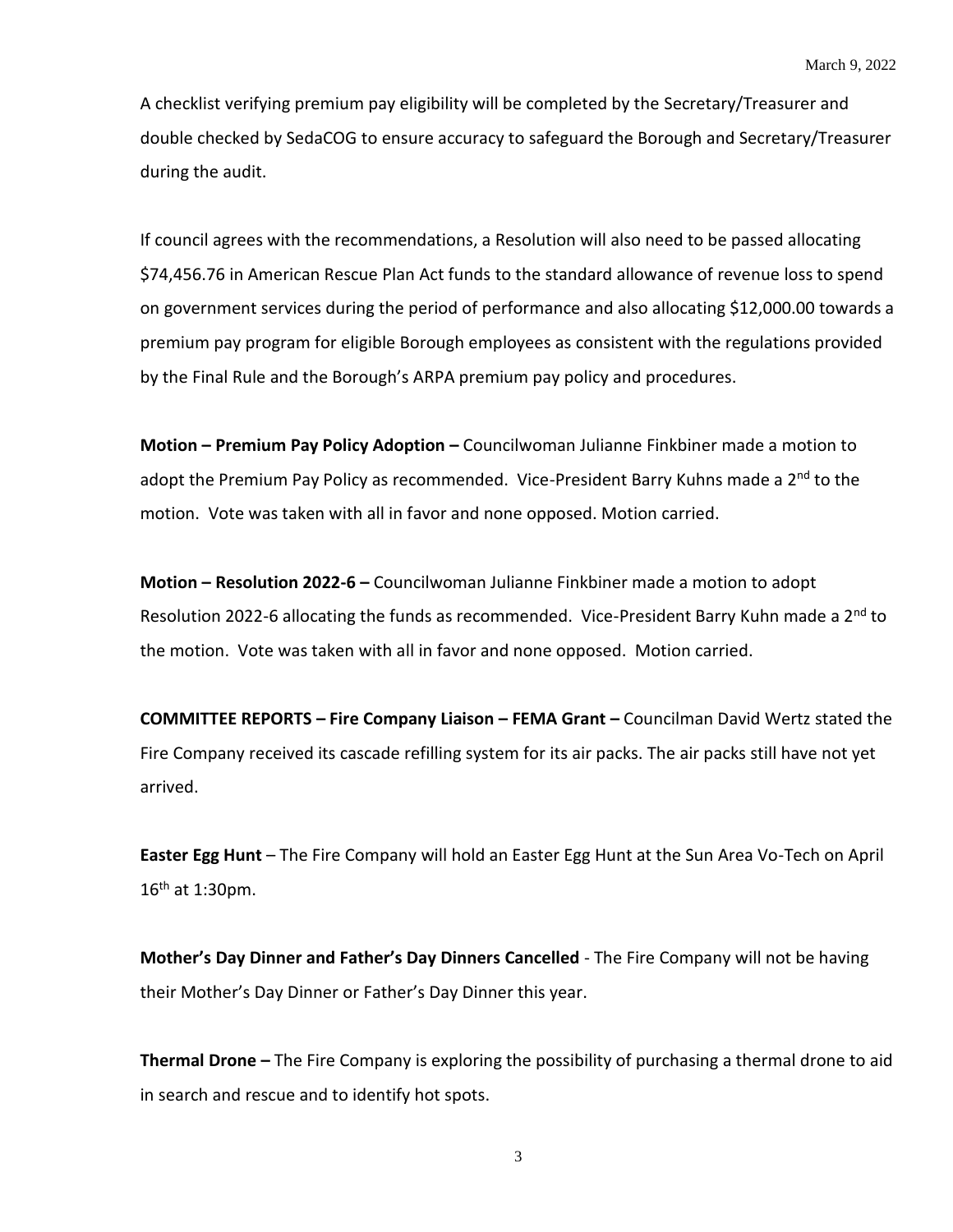**Personnel Committee –** The personnel committee met and discussed the assistant supervisor position for the street department. The checklist was drafted. They will meet again to discuss a job description for the position. The position will need to be posted after the job description is approved by council.

**New Hires – Street Department** – Two applicants were discussed but neither were hired.

**Finance Committee –** The finance committee met to discuss that which Teri Provost explained earlier in the meeting. Also discussed was the proposed assistant street department supervisor hourly wage rate. The finance committee will wait for the job description to be completed before recommending a wage rate for the position.

**POLICE REPORT – February 2022 Police Report –** The February 2022 Police Report was reviewed.

**Updates and Requests** – The Secretary/Treasurer read aloud a written report in Chief Dreisbach's absence. The report included the following:

**DCED Communications Grant** – Chief Dreisbach stated in his report that the Secretary/Treasurer and he were successful in receiving \$25,000 in grant monies to upgrade the police department radios.

**Ford Explorer** – The police department is currently waiting for the ordered equipment to arrive at Keystone Communications so it can be installed in the Ford Explorer.

**New Ordinance Request Regarding Recreation Areas –** The Chief's report asked Borough Council to consider creating a new ordinance concerning the hours the recreation areas are open and closed. Limiting the hours of the recreation areas will give Officers justification to have individuals leave after dark if they do not have a legitimate purpose for being there.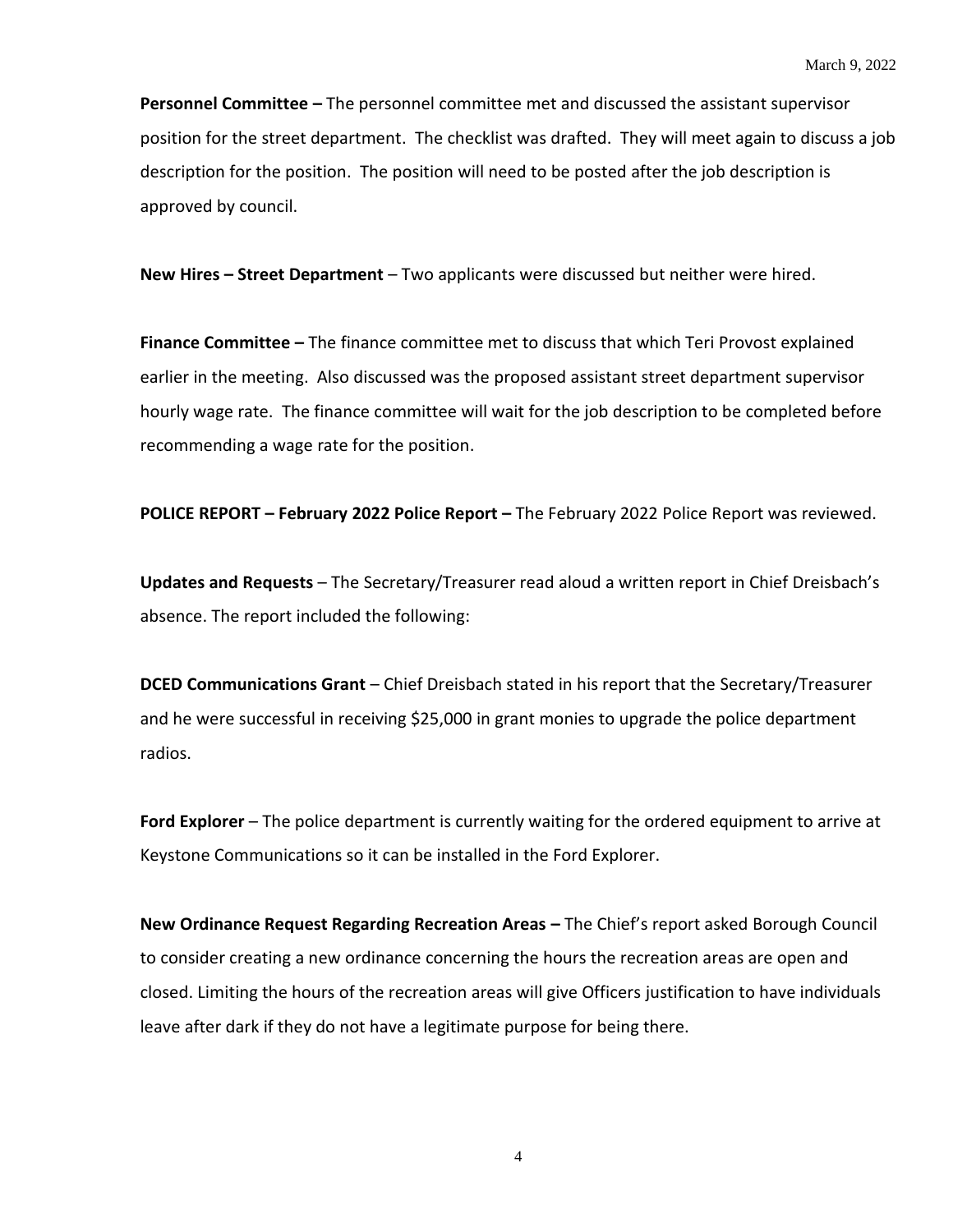**Junk Ordinance Request –** The Chief requested in his report that Borough Council consider amending the junk ordinance to include abatement similar to that in the grass ordinance. Currently, the police department is unable to force someone to remove the junk from their property or have the junk removed.

**Unused Police Department Equipment Request – The Chief requested in his report, permission** from Council to sell unused police department property on Municibid. Examples are unused light bars, desks, and other minor equipment located in various borough storage areas.

**Motion – Municibid** – Councilman Michael Palermo made a motion to sell the unused police department property on Municibid. Councilman David Wertz made a 2<sup>nd</sup> to the motion. Vote was taken with all in favor except Barbara Stamm who was opposed. Motion carried.

**Junk Ordinance** - Concern was raised about taking away the rights and freedoms of property owners as well as the definition of junk. It was stated that citations would first still be issued. It was explained that when a citation is filed, a judge determines if the item(s) in question are junk. The abatement would only be used in cases where citation(s) have been issued and the junk is still not being removed by the owner. The current ordinance does not allow for abatement of the junk.

Concerns were expressed regarding limiting park hours. It was discussed that Borough events, rentals, and organized recreational activities would be exceptions to park hours. It was stated that the recreation association should have a chance to review the proposed ordinance. President Shambach stated that the ordinance will be advertised and open for anyone to review.

**Motion – Park Ordinance** – Councilwoman Julianne Finkbiner made a motion to begin the process of writing an ordinance that contains park hours. Councilman David Wertz made a 2<sup>nd</sup> to the motion. Vote was taken with all in favor and none opposed. Motion carried.

**Motion – Junk Ordinance –** Councilman David Wertz made a motion to draft an amendment to the junk ordinance to include abatement similar to that in the grass ordinance. Councilwoman Julianne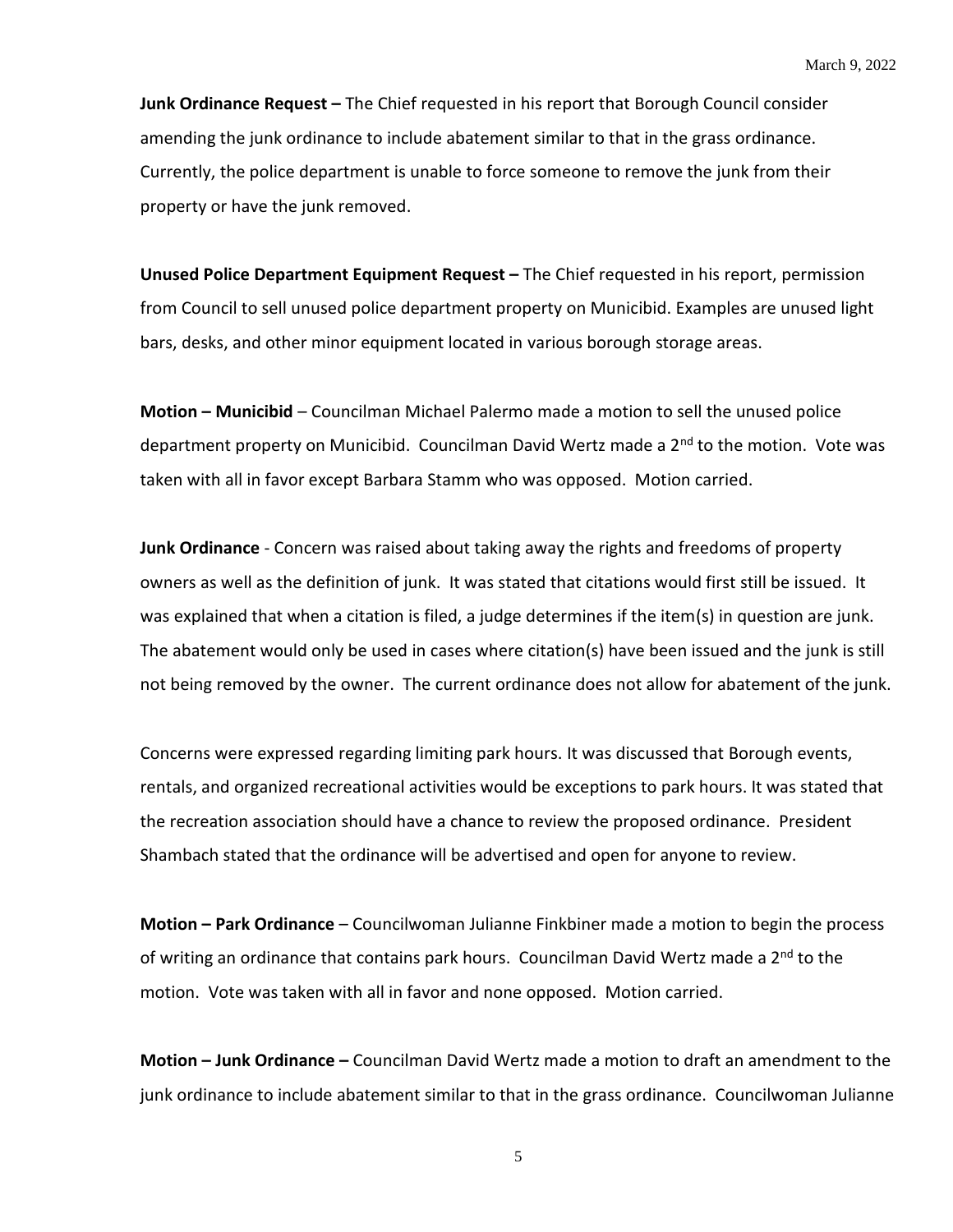Finkbiner made a 2<sup>nd</sup> to the motion. Vote was taken with all in favor except Councilwoman Barbara Stamm and Vice-President Barry Kuhns who were opposed to the motion. Motion carried.

Solicitor Cole will draft an ordinance regarding park hours and an amendment to the junk ordinance for council's review.

**STREET SUPERVISORS REPORT –** Rex Solomon, Street Department Laborer, gave a report in the Street Department Supervisor's absence.

**Tree at Commons** – The street department removed a large fallen tree from The Commons.

**Hot Water and Lights Installed in Borough Shed** – The Borough shed has not had hot water or lights since it was built. A hot water heater and lights were installed last month.

**1984 Chevy Truck –** The 1984 Chevy Truck is in need of an inspection but the wiring is causing issues such as inoperable windshield wipers, turn signals, and backup lights. In addition, the heat is intermittent and there are a few other minor issues. It was recommended by a garage that the truck get rewired. The approximate cost was \$1,000.00 for parts and approximately \$3,800.00 to install a wiring harness. The price of vehicles at this time is very high so it would be best to wait until vehicle prices come down before purchasing another truck. The street department would like to fix only that wiring which is causing the safety issues and needed for inspection. After discussion, council agreed with the street department to repair only that wiring which is causing the safety issues and that which is needed for inspection rather than rewiring the entire truck.

**MAYOR'S REPORT** – Mayor Benfer stated that he desires to mend relationships between the public and the elected officials. One of the suggestions made by someone in the community was that council should have nameplates at the meeting to identify those who are sitting at the table. Utilizing nameplates is a step to say to the community "here is who we are and we want to listen to you". Therefore, he is requesting that council use nameplates at the council meetings. The Mayor has a very small budget and will purchase the nameplates with the money in his budget. He stated that he is not only requesting the nameplates be used but also asked for input. Councilman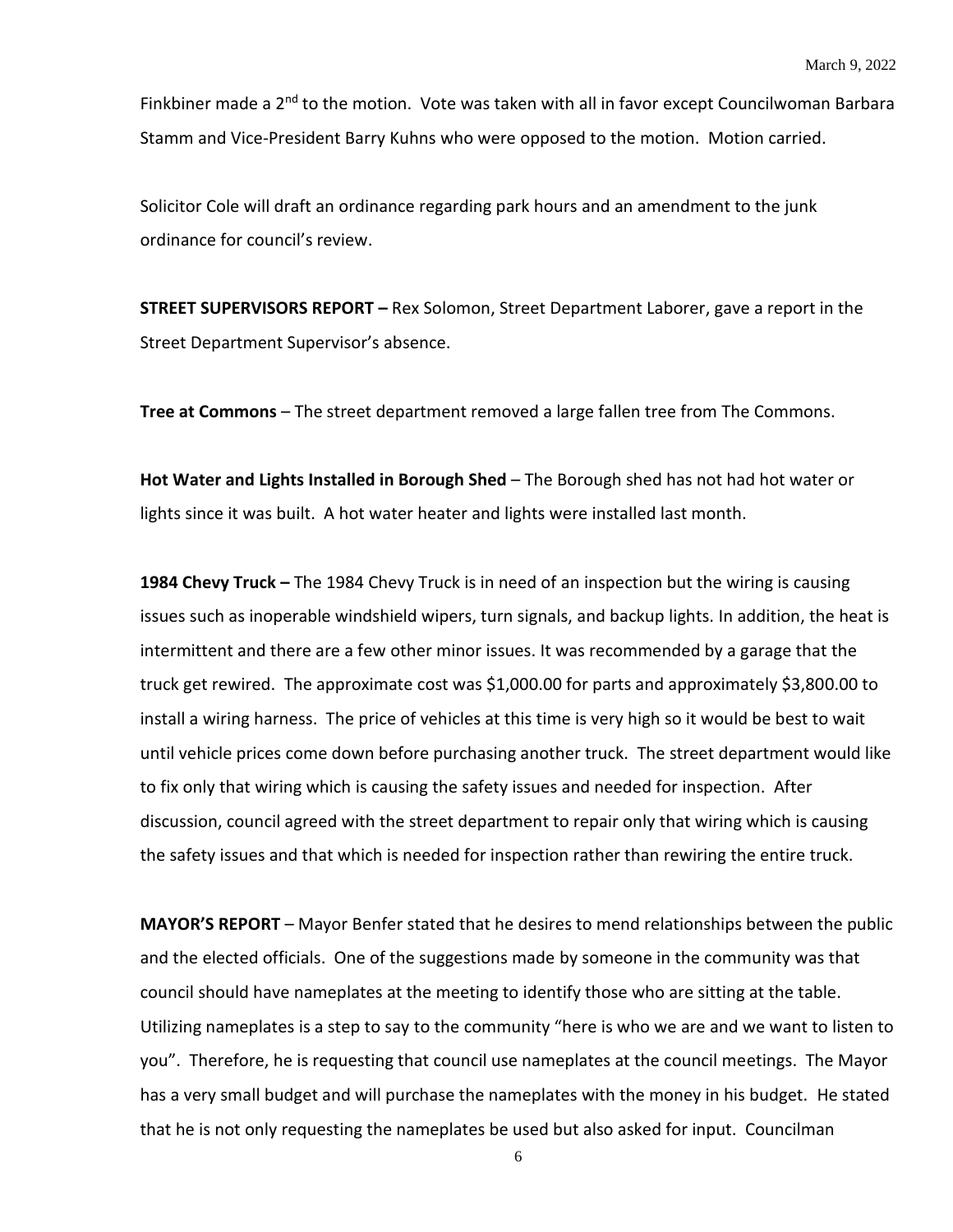Michael Palermo stated he thinks it's a great idea and that, even if the nameplates aren't used, names could be written on paper and folded in such a way as to show the name to the public. Council agreed that the nameplates are a good idea and agreed to use them.

**SOLICITORS REPORT –** No Solicitor's report was given.

**NEW BERLIN MUNICIPAL AUTHORITY – Minutes –** There were no questions regarding the minutes.

The NBMA liaison reported the following:

**Visitor Selling Meters –** A visitor who sells water meters was present at the last NBMA Meeting. The visitor explained the difference between plastic water meters and brass water meters. If plastic meters freeze, they are not repairable. The salesperson also sells repair kits for the meters that he sells. The NBMA Board had discussion regarding the meters since they are soon replacing several water meters as reported in previous meetings.

**Logging –** Some logging has started on the mountain. The NBMA has a forester coming to mark trees for its logging.

**NBMA Board Appointment** – There is still a vacancy on the NBMA Board.

**SECRETARY/TREASURER REPORT - Balance – General Fund –** The Secretary/Treasurer reported the balance in the general fund as \$60,677.66.

**DCNR Feasibility Study Update** – A meeting was held with the study committee to review the results of a building site assessment done on the former New Berlin Elementary School. Discussed at the study committee meeting was plans for future study committee meetings, public meetings, the survey, key interviews, the condition of the building, and approximate costs for each building option presented. The feasibility study is still in its very preliminary stages. The Secretary/Treasurer has also been working with the consultant regarding other information pertaining to the property and the building which are also needed to complete the study.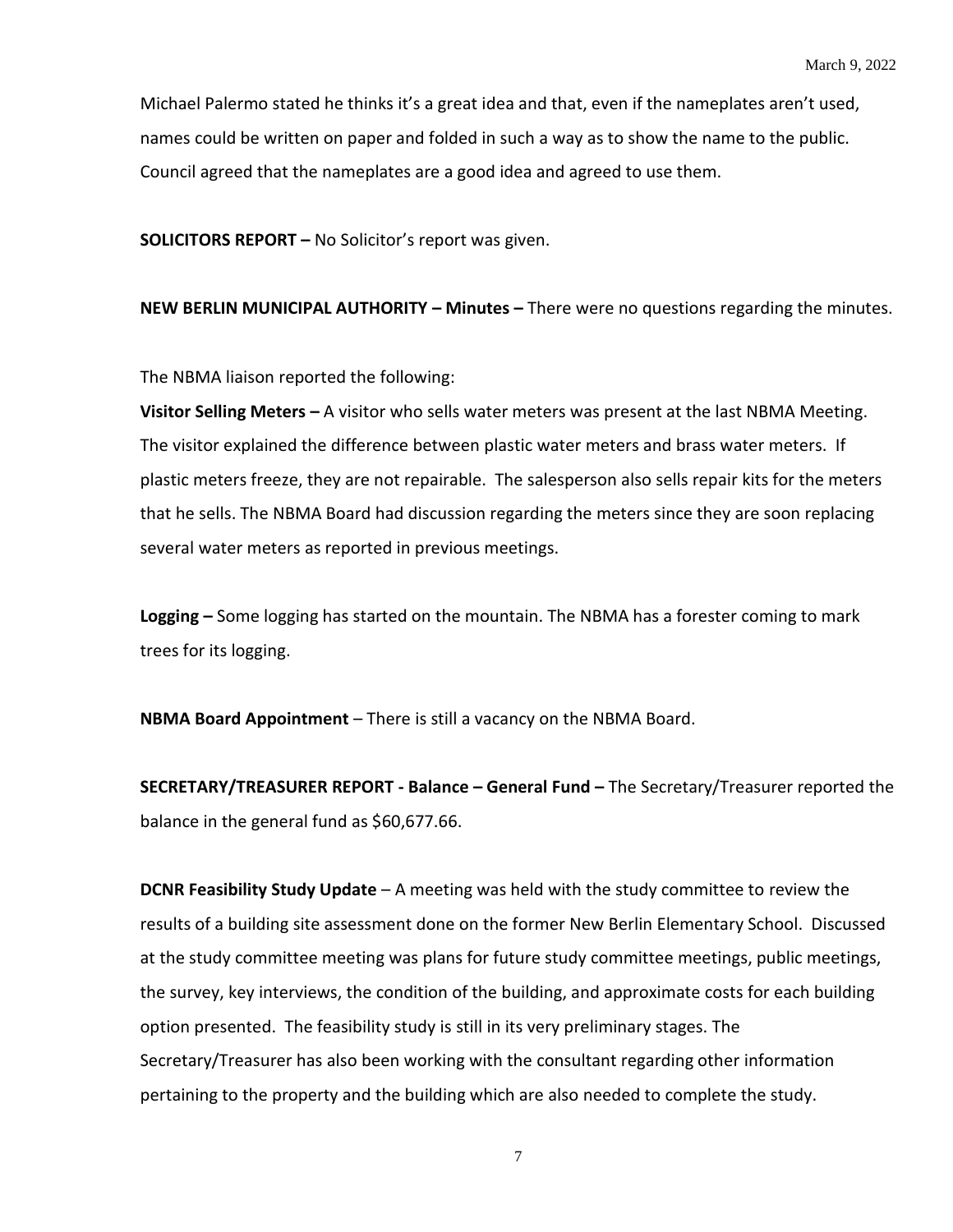Several questions were asked regarding the condition of the building. Main issues discussed is that there is water coming in through the walls as well as some from the roof, there is mold in the building, and that some of the insulation and ceiling tiles are falling onto the floor in most of the classrooms. The foundation is not cracked and appears to be in overall good condition.

**DCED Keystone Communities Grant** – As reported earlier in the Chief's police report, he and the Secretary/Treasurer secured \$25,000.00 in grant funds for upgrading the police department's radio communication systems. The grant is a reimbursable grant which means that the Borough will pay for the radio upgrades then submit a payment request to DCED for reimbursement.

**Reports – End of Year 2021 – Beginning of 2022 –** All repots for the end of 2021 and beginning of 2022 have been completed and sent to the required State and Federal agencies.

**General Fund Audit –** The 2021 general fund audit is starting tomorrow evening.

**Liquid Fuels Audit –** The Secretary/Treasurer reported that the Liquid Fuels Audit was completed with no findings. A copy was sent to council and is available at the Borough Office for public inspection.

**READING AND SIGNING OF BILLS/PAYROLL** – Councilwoman Julianne Finkbiner made a motion to pay the bills with any additions. Councilwoman Barbara Stamm made a 2nd to the motion. Vote was taken with all in favor, and none opposed. Motion carried.

## **BILLS TO BE PAID – GENERAL FUND**

| 25.00    |
|----------|
| 290.38   |
| 418.43   |
| 506.49   |
| 390.11   |
| 645.15   |
| 215.41   |
| 394.45   |
| 2,536.26 |
| 331.91   |
|          |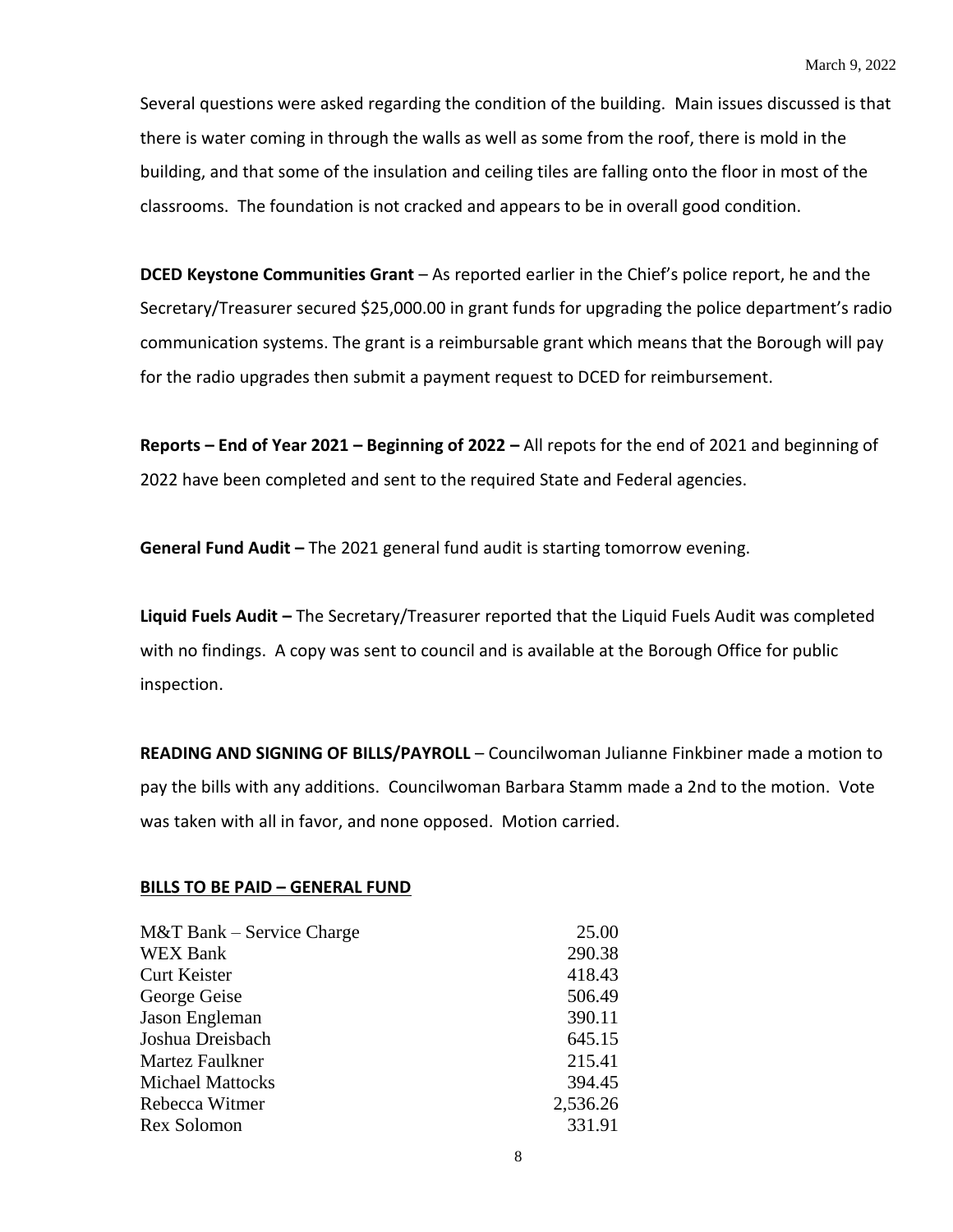| <b>Rodney Styers</b>            | 31.63    |
|---------------------------------|----------|
| Cardmember Service              | 1,210.14 |
| Coles Hardware                  | 105.88   |
| <b>Kim Barton</b>               | 110.00   |
| Martin's Small Engine Repair    | 186.04   |
| <b>Topp Business Solutions</b>  | 19.96    |
| <b>Union County Treasurer</b>   | 433.75   |
| PA Department of Revenue        | 272.35   |
| <b>US</b> Treasury              | 1,870.12 |
| Joshua Dreisbach                | 1,655.40 |
| <b>Curt Keister</b>             | 1,564.40 |
| George Geise                    | 1,678.94 |
| <b>Michael Mattocks</b>         | 1,651.40 |
| Rebecca A. Witmer               | 1,494.40 |
| <b>Rex Solomon</b>              | 1,514.40 |
| Aurand's Auto Service, LLC      | 59.00    |
| DE LANGE Landen Financial       | 79.57    |
| <b>Hometown Disposal</b>        | 85.36    |
| PP&L                            | 1,452.72 |
| Windstream Buffalo Valley, Inc. | 428.53   |
| AT&T Mobility                   | 131.20   |
| Wendy Yoder, Tax Collector      | 248.50   |
|                                 |          |
|                                 |          |

TOTAL 22,037.28

**OLD BUSINESS – Community Center Fence** – The community center fence installation has been completed.

**NEW BUSINESS – PennDOT Traffic Counting –** PennDOT enlisted the services of Southern Traffic Services to conduct traffic counts between March 7<sup>th</sup> and November 17<sup>th</sup> 2022. There are several streets located within New Berlin which are slotted for traffic counts within that time.